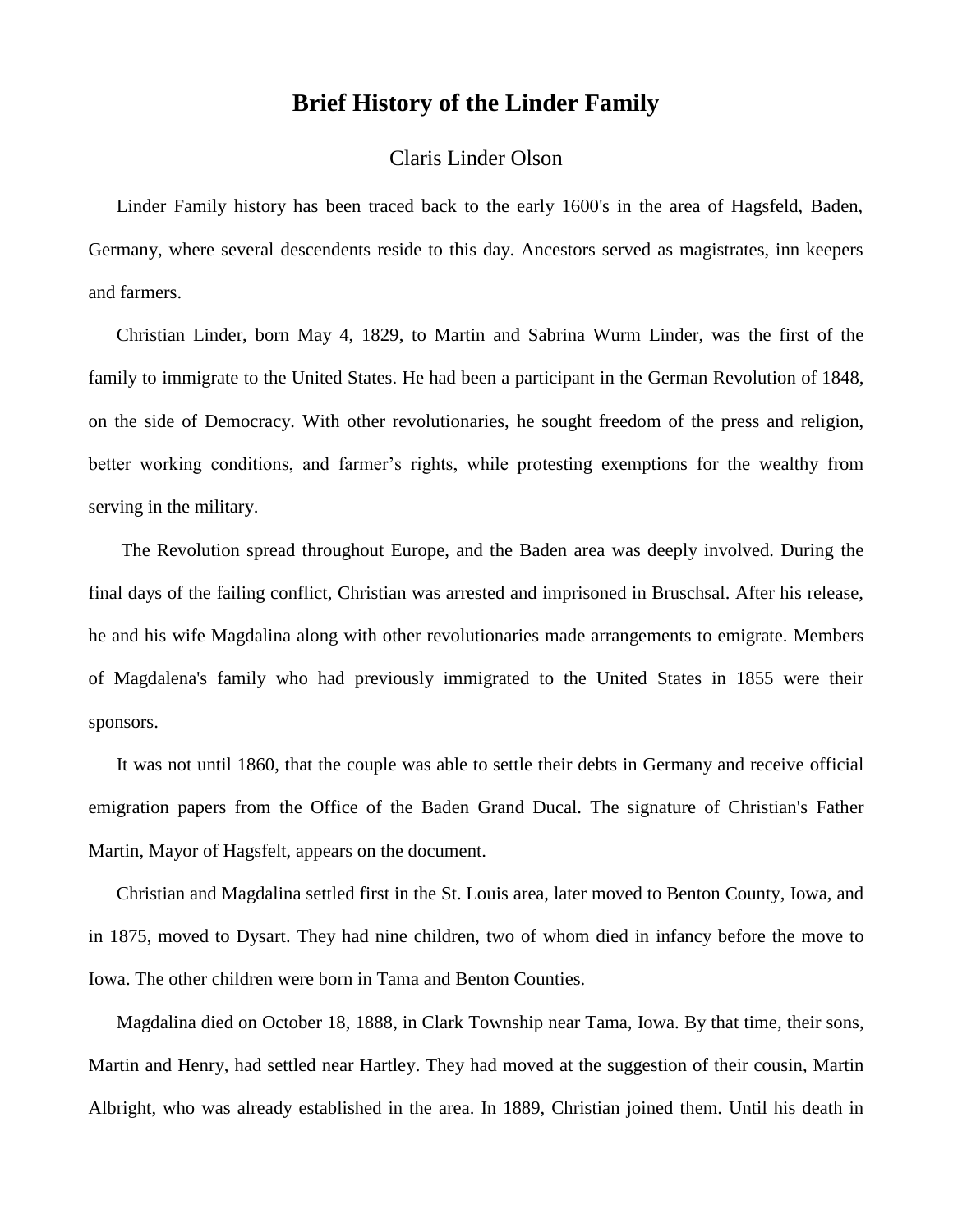1909, Christian resided with his son, Martin. Relatives, Lewis Frederick Linder, Henry Linder, and Katharina Linder Albright lived nearby.

Christian and Magdalena's son, Henry, was my grandfather. He was born on May 20, 1860 in Tama County, Iowa. He married Caroline E. Lacher in Ladora, Iowa in 1886. They had seven children: William, Lewis, H. Benjamin, Minnie, Bertha, Arthur (my father) and Ervin.

William (W.J.) was born in Iowa County on October 32, 1887, and Lewis on February 22, 1889, in Dickinson County. Henry Linder purchased land on August 10, 1888, from Frank and Delia Patch as an eighty-acre tract. On September 10, 1888, he bought additional acres from Christine and Charlie Albright. The rest of Henry's children were born there, in the house on the original "Linder Home Place" one mile north of Hartley's Main Street.

H. Benjamin, born on May 30, 1891, served in World War I and died of pneumonia shortly after returning from the service. The family attributes the death to inhaling mustard gas during the war.

Minnie, born on December 19, 1893, married Warren Houston of Sac City in 1919, at Hartley. Bertha, born on July 15, 1896, married Hobart Putnam on August 4, 1925, in Spencer, Iowa.

My father, Arthur Joseph, born May 30, 1899, lived on the home place his entire life. Ervin, the youngest of Henry's children, was born on October 12, 1900. He married Elsie Messer of Dysart, Iowa, on October 25, 1920.

In 1906, when Arthur was six and Ervin was four, Henry's first wife, Caroline Lacher Linder died, leaving Henry with seven children. Henry later married Elizabeth Kesselring on January 16, 1908.

When they retired, Henry and Elizabeth moved into Hartley, and sons, Arthur and Irvin, took over the home place. After Arthur married Ina Pauline Boles on March 10, 1921, Ervin moved to a farm northwest of the home place.

Arthur and Ina were the parents of Paul, Claris, and Lois. After time in the service, finishing college, and being employed as an engineer by the AO Smith Harvestore Company, Paul returned to Hartley, and farmed with his father. The fall of 1985, was an extremely difficult time for the Linder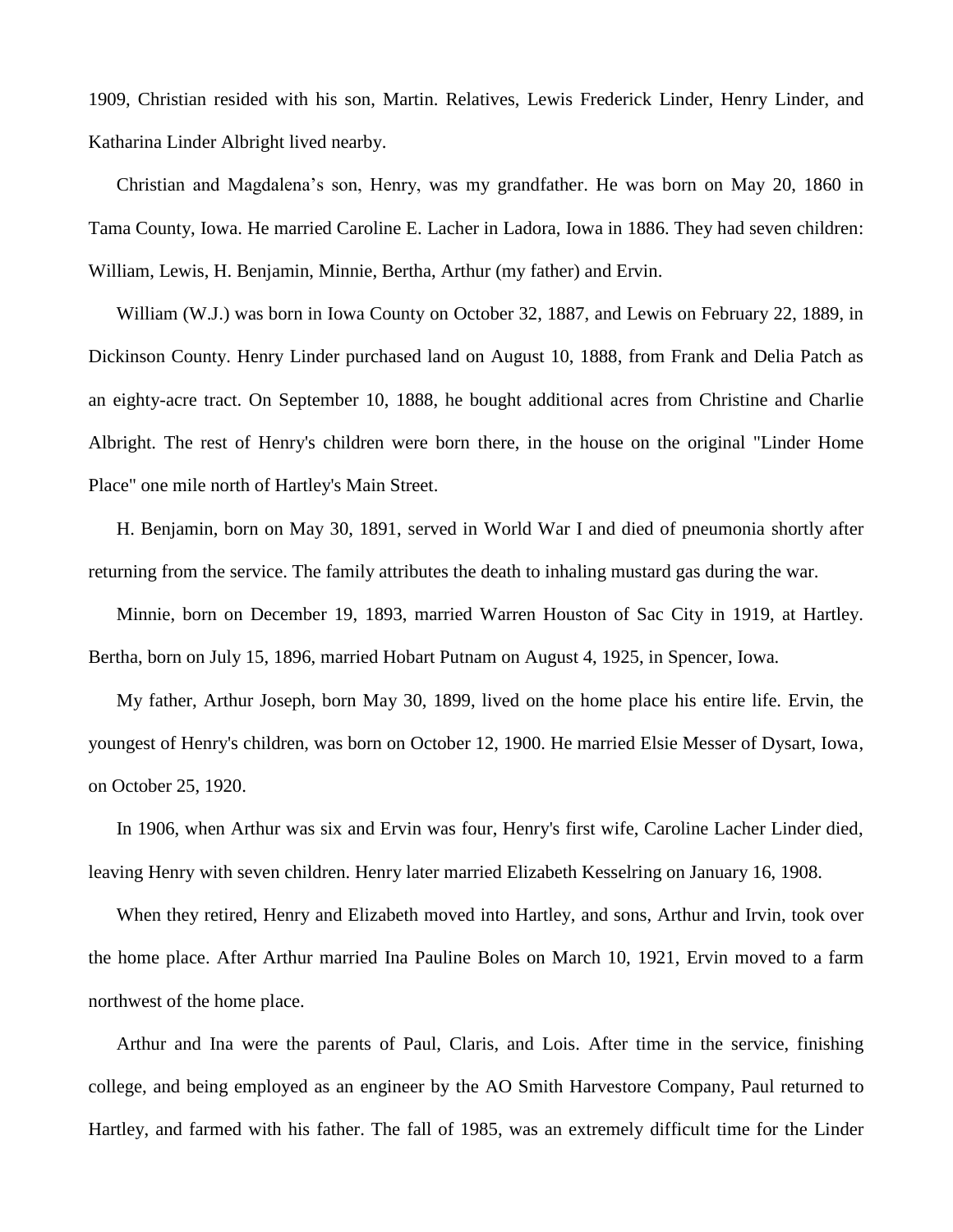family. Arthur lost his fight with cancer in September of 1985, and Paul died two weeks later in a farm related accident. The Linder home place, now the home of Paul's wife Bonnie and daughter, Becky Linder Maloney, was designated as an Iowa Century Farm in 1988.

During the 1920s and into the 40s, there was a long list of Linder names in the Hartley telephone book. The area to the north of Hartley was known as "Linder Alley." W.J. and Lily were on the east side of the same section as Ervin. The Bertha Linder Putnam farm was in the section just to the north and east, but she and Hobart, a rural mail carrier, lived in Hartley.

Their cousin, John Linder, and wife Laura were on the west side in that same section. John's parents Martin and Rosa farmed in the next section to the northwest, and Cousin Fred and his wife Maggie lived yet another mile to the north and west of Martin and Rosa. The Minnie and Warren Houston farmstead was northeast of the original Henry Linder farm in the same section, just south of the Lewis and Bertha Linder farm.

Henry Linder's children remained in the Hartley area throughout their lifetimes. Henry, his wives, many of his children, grandchildren and other relatives are buried in Hartley's Pleasant View Cemetery.

In the thirties there were twelve of his lively grandchildren in the area to carry on the Linder name. Although Henry's family was dominated by male offspring, succeeding generations have trended to the female. Today there are only three of that line of Linder males to carry on the family name, none living in the area.

Presently, Henry's only living grandchildren are: Bertha and Hobart Putnam's daughter, Dorothy Putnam Bartelson of California; and Arthur's daughters, Claris Linder Olson and Lois Linder Kulakowski of Arizona.

Henry's great granddaughter, Carol Starr, has moved from California and now lives in the home of her grandparents, Lewis and Bertha Linder. Becky Linder Maloney and daughters as well as David Stopsack are the only other remaining residents in the Hartley area that carry the Henry Linder blood